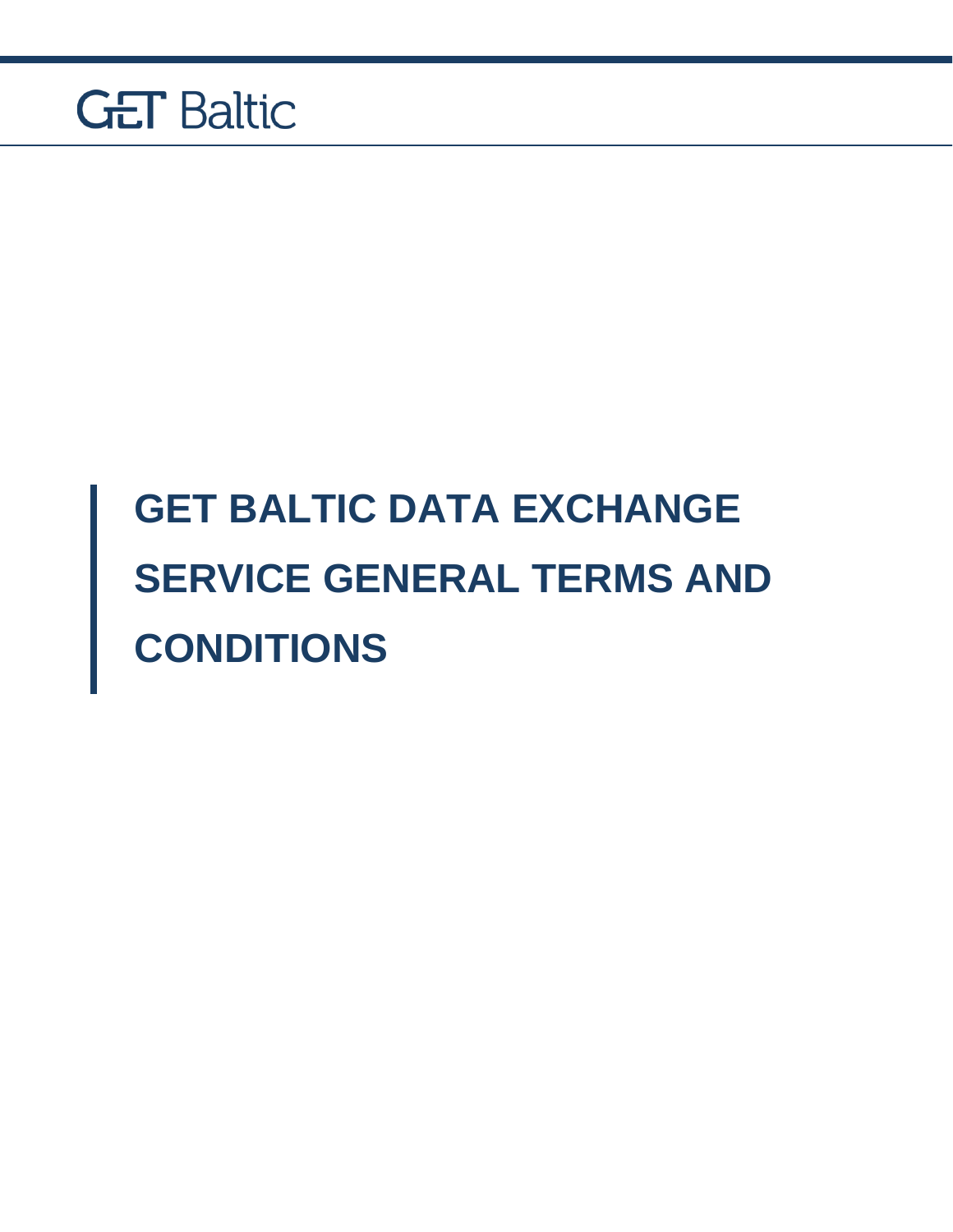#### **CONTENT**

| $1_{\cdot}$ |  |
|-------------|--|
| 2.          |  |
| 3.          |  |
| 4.          |  |
| 5.          |  |
| 6.          |  |
| 7.          |  |
| 8.          |  |
| 9.          |  |
| 10.         |  |
| 11.         |  |
| 12.         |  |
| 13.         |  |
| 14.         |  |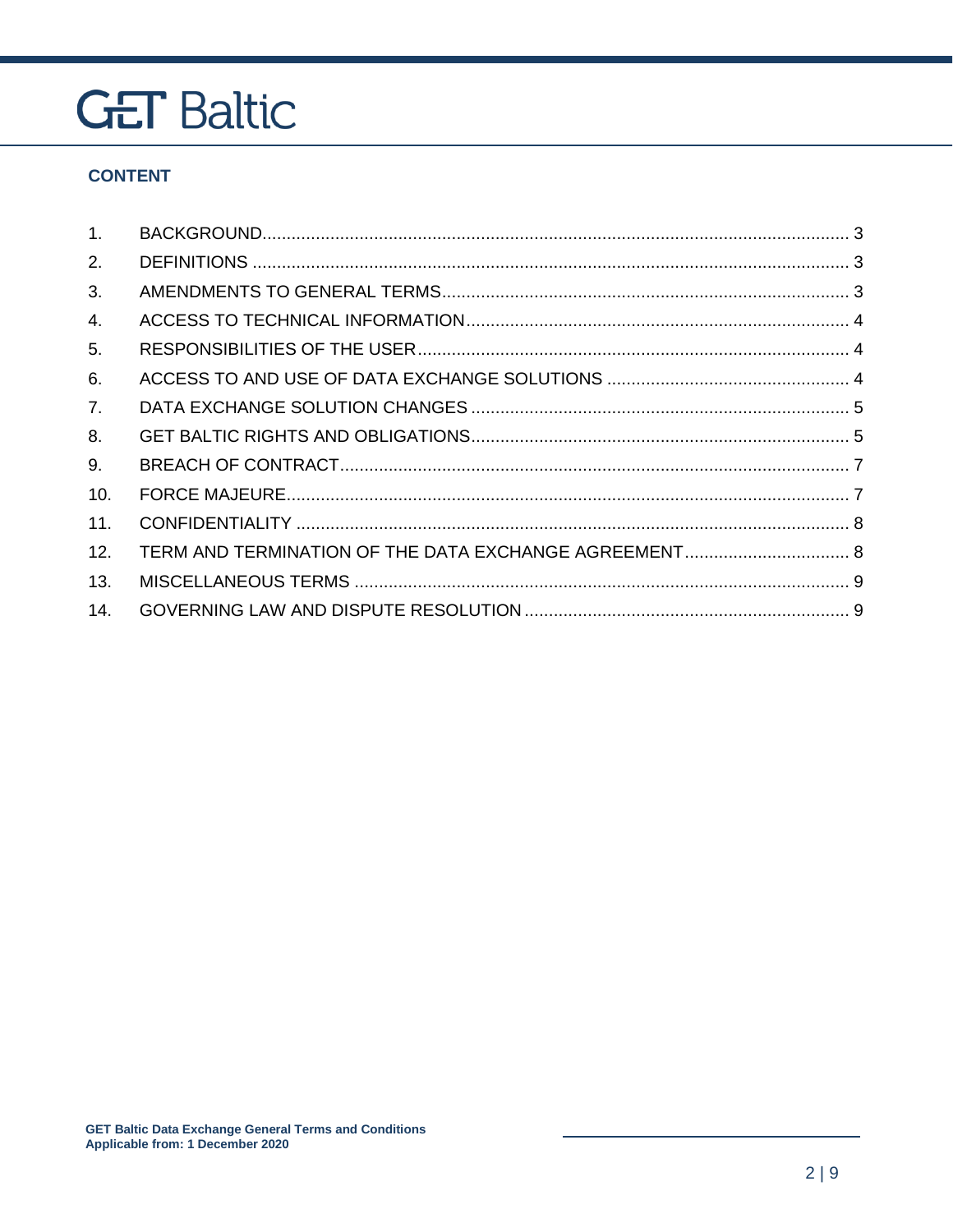#### <span id="page-2-0"></span>**1. BACKGROUND**

- 1.1 UAB GET Baltic ("**GET Baltic**") provides access to Data Exchange Solutions (as defined below) to enable Participants of Natural Gas Exchange, Members of Secondary Capacity Trading Platform as well as UMM platform service users and other persons ("**Users**") to interface with its systems. These GET Baltic Data Exchange General Terms and Conditions (the "**General Terms**") set out the terms upon which GET Baltic make its Data Exchange Solutions available to Users.
- 1.2 With respect to an individual Data Exchange Solution, the General Terms are supplemented by Special Terms (as defined below). In case there is a conflict between these General Terms and the Special Terms applicable to an individual Data Exchange Solution, the relevant Special Terms will prevail. The General Terms and any Special Terms applicable to GET Baltic and the User shall together be referred to as the "**Data Exchange Agreement**".
- 1.3 The use of any one or more of the Data Exchange Solutions by a User does not oblige GET Baltic to make any other Data Exchange Solution available to such User.

#### <span id="page-2-1"></span>**2. DEFINITIONS**

- 2.1 Unless otherwise defined herein, capitalized terms in the General Terms shall have the meaning ascribed to them in Regulation of Trading on the Natural Gas Exchange, Data Reporting Service Agreement General Terms and Conditions and Regulation of Trading on the Secondary Capacity Trading Platform.
- 2.2 "Data Exchange Solutions" means application programming interfaces ("**API**"). Data Exchange Solutions include, without limitation, the following Services (these services are collectively hereinafter referred to as Services and each separately as the Service and described on GET Baltic Website): collecting data from GET Baltic gas exchange electronic trading system via API, reporting and collecting data of inside information via API from UMM Platform and collecting data from Secondary Capacity Trading Platform via API (including any possible subsequent changes to the service titles) and any other market data and analytics interfaces as may be made available by GET Baltic at some point in time, alone or in connection with the Data Exchange Solutions.
- 2.3 "Special Terms" means a Data Exchange Solution order form, however it may be titled, attached to these General Terms, entered into by and between User and GET Baltic, specifying specific Data Exchange Solution to be delivered to User by GET Baltic, listing, as applicable, User information, Contact person, and the applicable fees for such Services. Special Terms are governed by these General Terms.

#### <span id="page-2-2"></span>**3. AMENDMENTS TO GENERAL TERMS**

3.1 GET Baltic shall be entitled to amend the Data Exchange Agreement unilaterally at any given time. Following any amendments, an updated version of the General Terms or the relevant Special Terms will be posted on GET Baltic's Website at least ten (10) working days prior to them coming into force.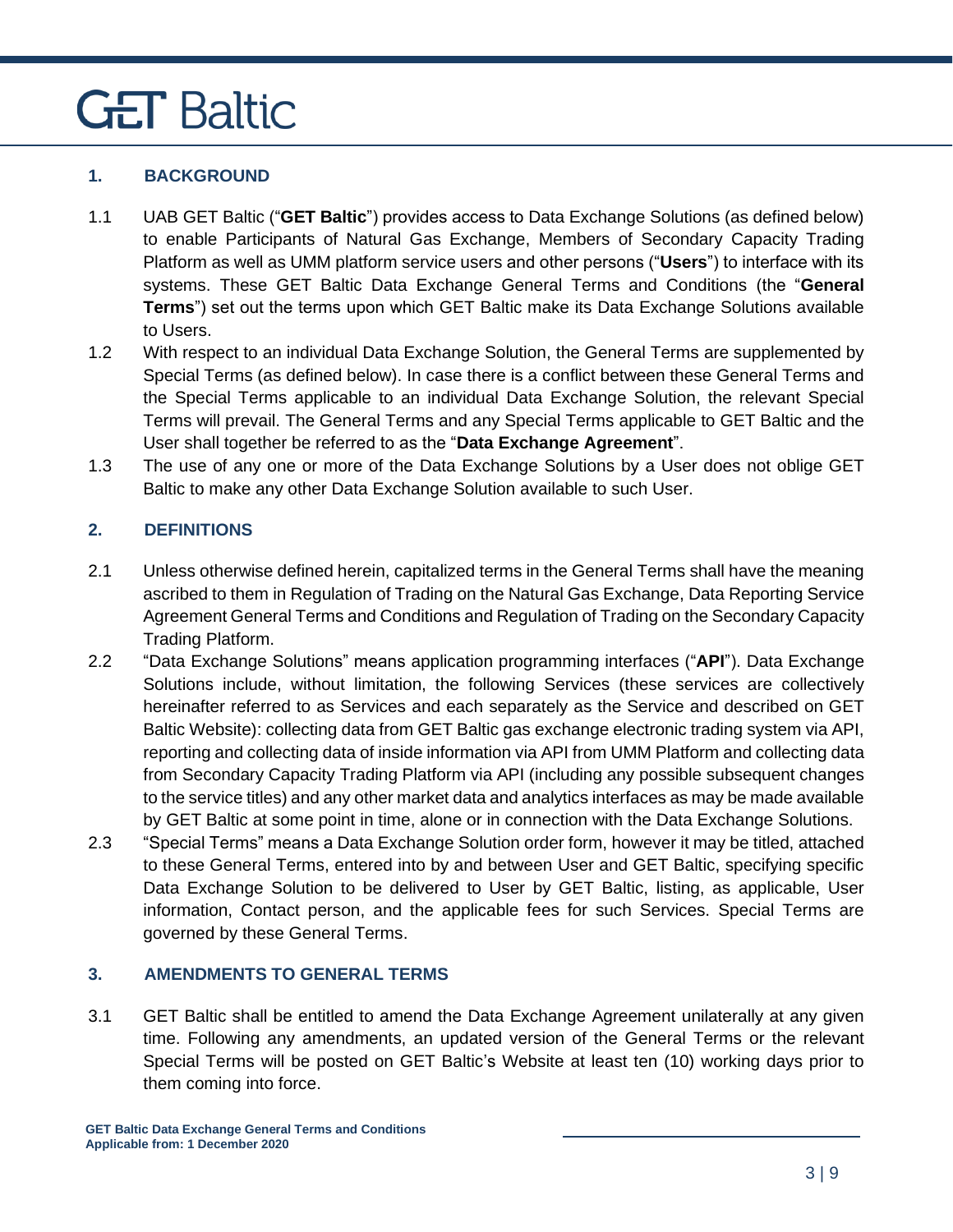3.2 From the date of the amended version of the General Terms or Special Terms coming into force, any User shall be deemed to have fully accepted such amendments in case of continued use of the relevant Data Exchange Solution and/or Technical Information, unless the User has exercised its' right to terminate the Data Exchange Agreement, as set forth in Article 12.3.

#### <span id="page-3-0"></span>**4. ACCESS TO TECHNICAL INFORMATION**

- 4.1 To facilitate the necessary system development by the User, GET Baltic may (but shall not be obliged to), on request, make certain technical information relating to a specific Data Exchange Solution (the "**Technical Information**") available to the User.
- 4.2 The Technical Information is provided on an "as is" basis and without any warranty (express or implied). GET Baltic disclaims all warranties including any implied warranty of merchantability and/or fitness for a particular purpose.
- 4.3 Each User which has accessed the Technical Information for a Data Exchange Solution shall be bound by the terms of the Data Exchange Agreement from the moment such information is accessed by the User.

#### <span id="page-3-1"></span>**5. RESPONSIBILITIES OF THE USER**

- 5.1 The User is solely responsible for:
	- 5.1.1 the availability, functionality, operation and use of all other facilities and equipment needed to access and use the relevant Data Exchange Solution, including any telecommunication lines, hardware equipment, operating platforms and other software;
	- 5.1.2 the correctness, completeness, timeliness and format of its data (except where GET Baltic is the data source) and any other information needed for the functionality of the Data Exchange Solution, and that such information meets the requirements needed for the functionality of the Data Exchange Solution;
	- 5.1.3 any legal arrangements, including, but not limited to, registrations, authorisations, licenses, agreements, custom identification details between the User and third parties that are required for the User's use of the Data Exchange Solution.
- 5.2 Additional rights and obligations applicable to the User may be specified in the relevant Special Terms relating to any one or more of the Data Exchange Solutions.

#### <span id="page-3-2"></span>**6. ACCESS TO AND USE OF DATA EXCHANGE SOLUTIONS**

- 6.1 All access to and use of any Data Exchange Solution shall be in accordance with the guidelines documentation provided on http://www.getbaltic.com (hereinafter referred to as **GET Baltic Website**) or sent individually to User. Changes to these guidelines shall be announced on GET Baltic Website or sent by e-mail individually to User.
- 6.2 The User shall ensure that:
	- 6.2.1 any persons acting on its behalf are properly authorised and are acquainted with the relevant Data Exchange Solution prior to use, including any subsequent changes to it;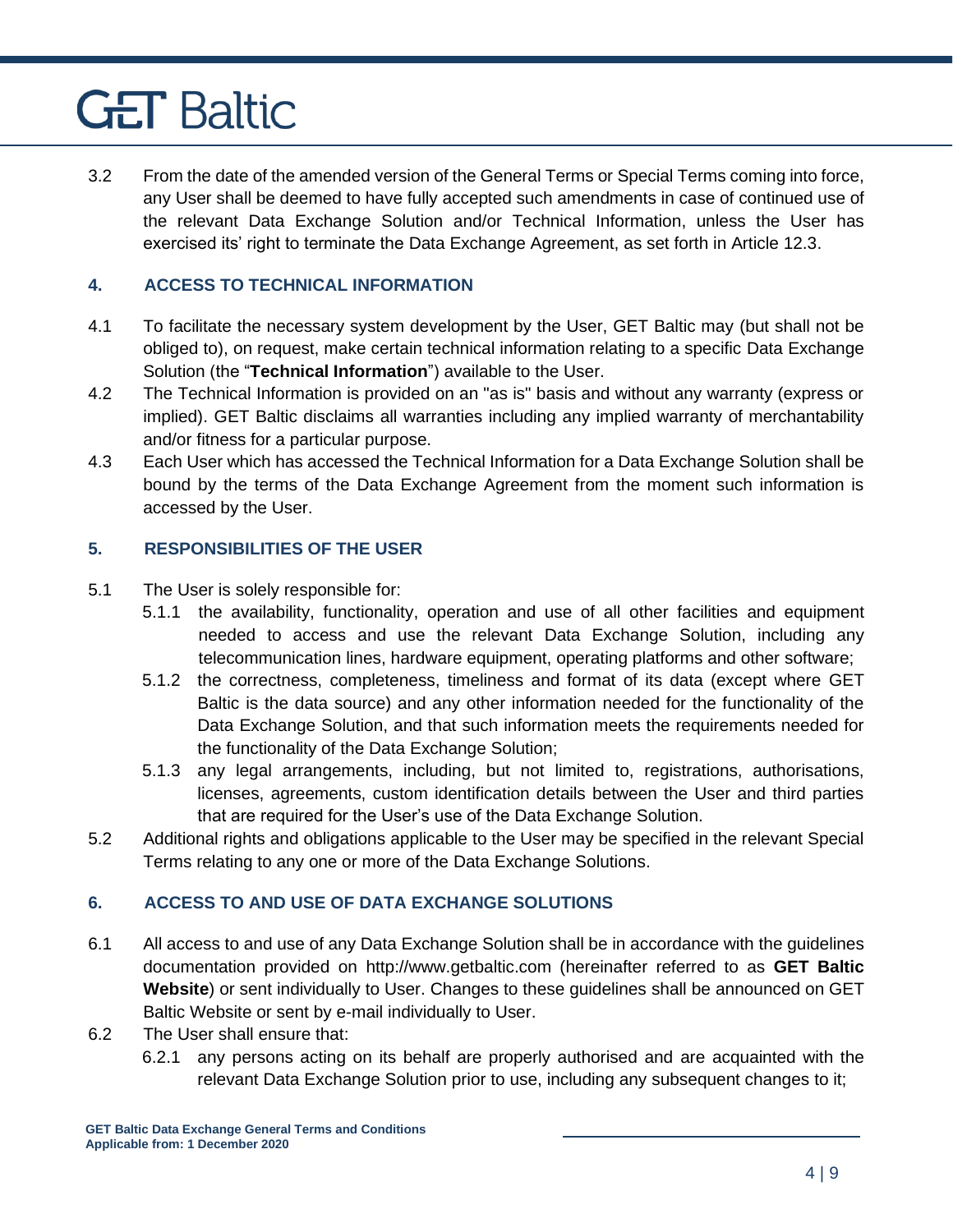- 6.2.2 the parts of its software and equipment used to access and use the Data Exchange Solution comply with the requirements to connect to the relevant Data Exchange Solution (including any subsequent changes or amendments), and that it is solely responsible for the functionality, availability and use of all facilities which GET Baltic does not provide;
- 6.2.3 any login credentials provided by GET Baltic to the User for use of Data Exchange Solution (including user names, passwords, tokens) shall be kept confidential, used only for their intended purpose and only in connection with the relevant Data Exchange Solution; adequate security measures are in place at the User's facilities to prevent unauthorised access or use of any login credentials or Data Exchange Solution itself. The User is strictly liable for the use of any login credentials registered to the User until GET Baltic, following a written request by the User's Contact Person, has confirmed in writing that the relevant login credentials have been disabled.
- 6.3 The User shall use its best endeavors to ensure that:
	- 6.3.1 any information placed through the Data Exchange Solution are not erroneous;
	- 6.3.2 any software and hardware that is used to connect to any of Data Exchange Solutions is free from any computer viruses, malware, or any other malicious code.
- 6.4 If GET Baltic at any time has reason to believe that the User's use of any Data Exchange Solution is causing a security threat to GET Baltic or other Users, or is affecting GET Baltic's or other Users' use of any Data Exchange Solution in an adverse or unusual manner, GET Baltic may immediately and without prior notice disconnect and/or suspend the User from using the relevant Data Exchange Solution, and immediately inform the User of such disconnection and/or suspension.

#### <span id="page-4-0"></span>**7. DATA EXCHANGE SOLUTION CHANGES**

- 7.1 GET Baltic reserves the right to unilaterally change or amend any Data Exchange Solution at any given time and will aim to provide the User with reasonable notice of such changes or amendments via the GET Baltic Website.
- 7.2 Following any amendment to any Data Exchange Solution, GET Baltic shall be entitled to cancel the support of all older versions of that Data Exchange Solution. In such cases, the cancellation of support of older versions of the Data Exchange Solution will be communicated to the Users via GET Baltic Website. GET Baltic will use its best endeavors to ensure that older versions of any Data Exchange Solution will remain functional but does not warrant or guarantee such availability.

#### <span id="page-4-1"></span>**8. GET BALTIC RIGHTS AND OBLIGATIONS**

- 8.1 Accessibility:
	- 8.1.1 GET Baltic will take all reasonable steps to maintain the continuity of access to and technical capacity of any Data Exchange Solution at all times, and to provide the User with reasonable notice of planned system outages and other matters affecting use or access to the Data Exchange Solution, but shall not be responsible for: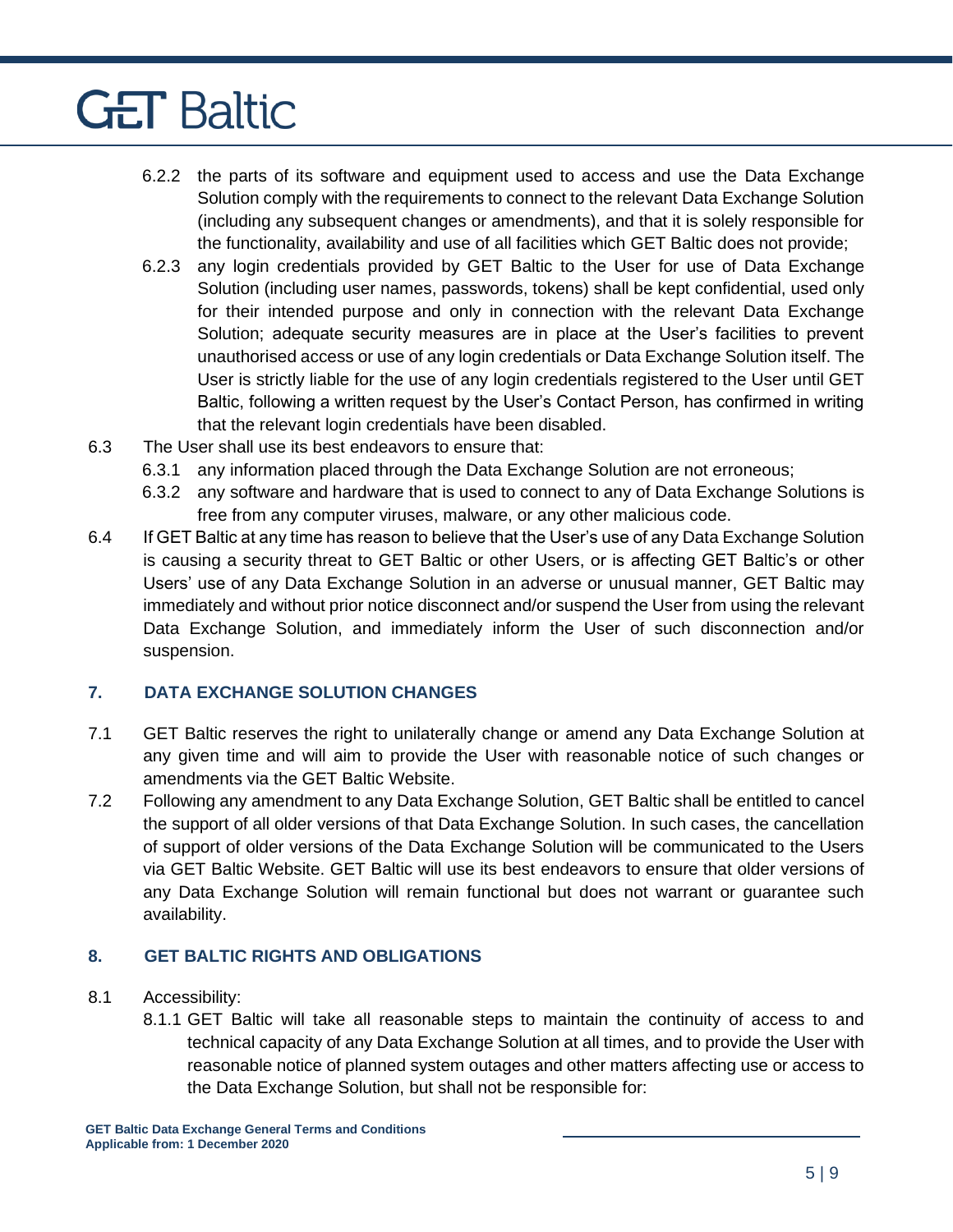- 8.1.1.1 any suspension, interruption, temporary unavailability or fault occurring in the accessibility or functioning of the relevant Data Exchange Solution;
- 8.1.1.2 any loss or damages suffered or incurred in connection with the use of information or services acquired or accessed by the User through use of the Data Exchange Solution;
- 8.1.1.3 any loss or damages suffered or incurred as a result of the malfunction, instability or inaccessibility of the Data Exchange Solution, equipment or services delivered by third parties or other circumstances for which GET Baltic is not responsible, including Force Majeure.
- 8.2 Monitoring and management of Data Exchange Solution use:
	- 8.2.1 By using any of the Data Exchange Solutions, the User accepts and agrees that GET Baltic shall have the right to monitor the User's use of the Data Exchange Solutions to ensure that the Data Exchange Solutions are being used in an appropriate manner and in compliance with the appropriate regulation. Examples of misuse of Data Exchange Solutions include, but are not limited to:
		- 8.2.1.1 The re-transmission, re-selling or publication in any form of any data made available to the User via the Data Exchange Solution.
		- 8.2.1.2 The polling of data more frequently than it is updated.
		- 8.2.1.3 Unauthorised use of any login credentials.
		- 8.2.1.4 Any infringement of GET Baltic's intellectual property rights in connection with any Data Exchange Solution.
		- 8.2.1.5 Submitting or amending data requests at a rate that is deemed to be beyond that what is acceptable (as determined by GET Baltic in its absolute discretion).
		- 8.2.1.6 Any breach of the appropriate GET Baltic regulatory documents, listed in Article 2.1, or any applicable law.
	- 8.2.2 GET Baltic shall be entitled to take any actions that are reasonably necessary to ensure that the performance of any other service provided by GET Baltic is not impacted by the Users' use of Data Exchange Solutions. In the event of any misuse, GET Baltic reserves the right to limit access to any Data Exchange Solution, to suspend or revoke any of the User's login credentials.
	- 8.2.3 In addition, GET Baltic reserves the right to limit:
		- 8.2.3.1The number of data requests and/or submissions made via a Data Exchange Solution by the User over a given period of time; or
		- 8.2.3.2The amount of data being returned to the User via the Data Exchange Solution,
- 8.3 Maintenance and support:
	- 8.3.1 GET Baltic will aim to perform any maintenance work to Data Exchange Solutions together with the maintenance work of the other GET Baltic provided services, subject to possibility, and shall give the Users a notice of any planned maintenance which may affect the relevant Data Exchange Solution. GET Baltic may also set regular maintenance periods for each Data Exchange Solution, during which the Data Exchange Solution may not be accessible.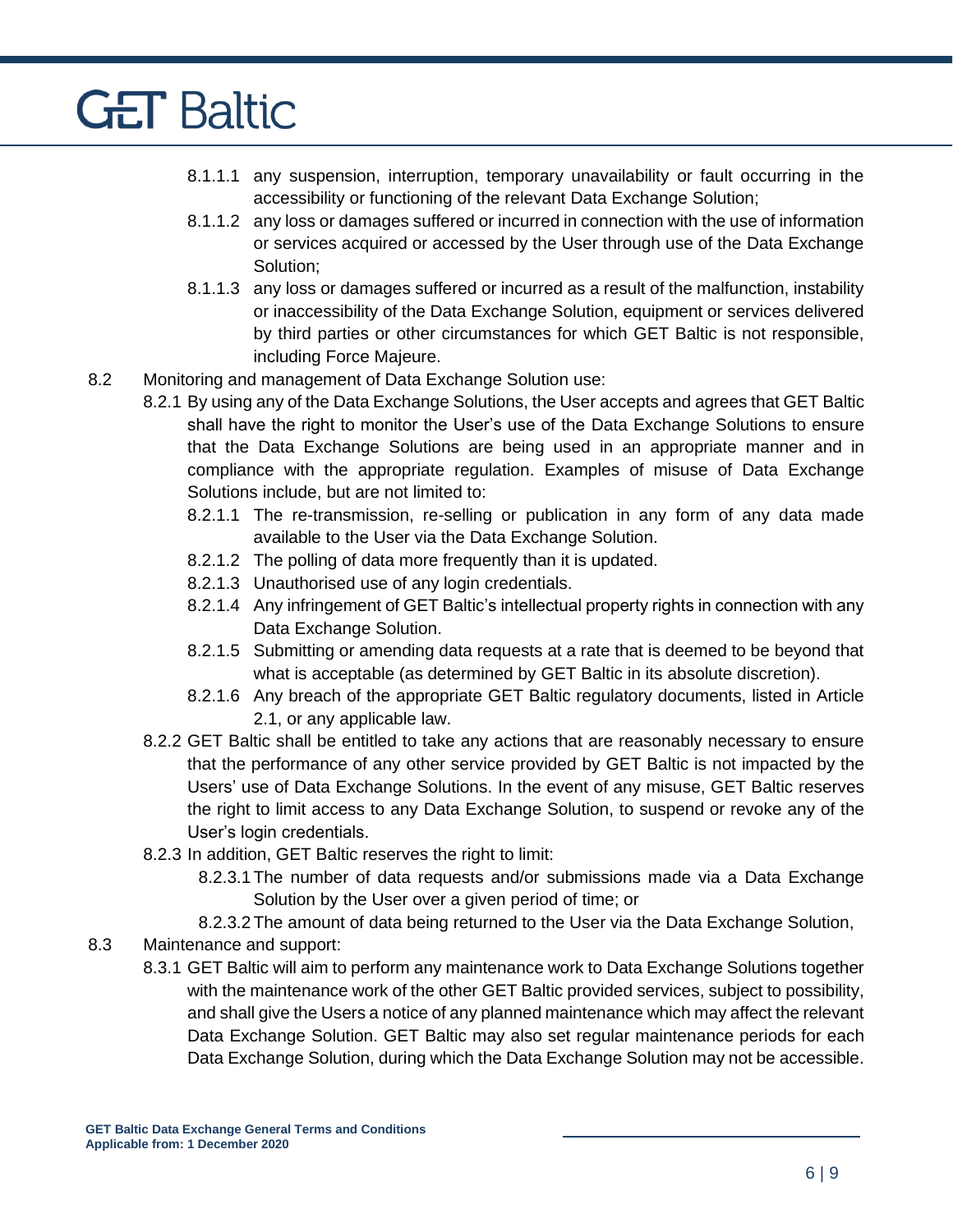- 8.3.2 Although GET Baltic will seek to ensure that the Data Exchange Solutions are functional, GET Baltic shall have no obligation to provide support beyond providing the relevant Technical Information. Any technical assistance required by the User as a result of the integration of any Data Exchange Solution within the User's business processes will be the User's sole responsibility.
- 8.3.3 Additional rights and obligations applicable to GET Baltic may be specified in the relevant Special Terms relating to the relevant Data Exchange Solution.
- 8.4 Fees, invoicing, and payment:
	- 8.4.1 Access to any Data Exchange Solution is provided only to the User which has no outstanding overdue fees for GET Baltic's provided services.
	- 8.4.2 GET Baltic shall have the right to unilaterally change the applicable fees with at least ten (10) working days' notice via the GET Baltic Website.
	- 8.4.3 In any case the User shall not duly pay its fees, GET Baltic shall have the right to suspend the User's access to any Data Exchange Solutions with a three (3) working days' written notice without any liability towards the User and without affecting the fees payable.

#### <span id="page-6-0"></span>**9. BREACH OF CONTRACT**

- 9.1 Errors in technical implementation of Data Exchange Solution:
	- 9.1.1 The User shall give GET Baltic immediate written notice if it reasonably believes there to be errors in any Data Exchange Solution, and GET Baltic shall use its best endeavours to correct such errors within a reasonable time from the receipt of such notice.
- 9.2 Limitation of liability:
	- 9.2.1 GET Baltic does not provide any guarantee with regard to the fact that the Data Exchange Solutions are made available at a given point in time, complete or free of errors. Under certain circumstances, there might be delays in the transmission of the Data Exchange Solutions. GET Baltic may not be held liable for any delays or failures of transmission and / or receipt.
	- 9.2.2 GET Baltic shall be exempt from any liability under the Data Exchange Agreement, except in cases where losses or damages by the User has been incurred as a result of GET Baltic's gross negligence and/or wilful misconduct. To the extent possible under applicable law, GET Baltic shall not be liable to a User for any loss of profit, loss of business, or any other indirect incidental, special or consequential damages of any kind arising from a breach of its obligations under the Data Exchange Agreement.
	- 9.2.3 The User shall be liable for the loss or damage caused by its action or inaction in the performance of this Data Exchange Agreement.

#### <span id="page-6-1"></span>**10. FORCE MAJEURE**

10.1 Neither GET Baltic nor the User shall be liable for any loss or damage, and it shall not be deemed a breach of contract by such party, in respect of any failure on its part to perform any of its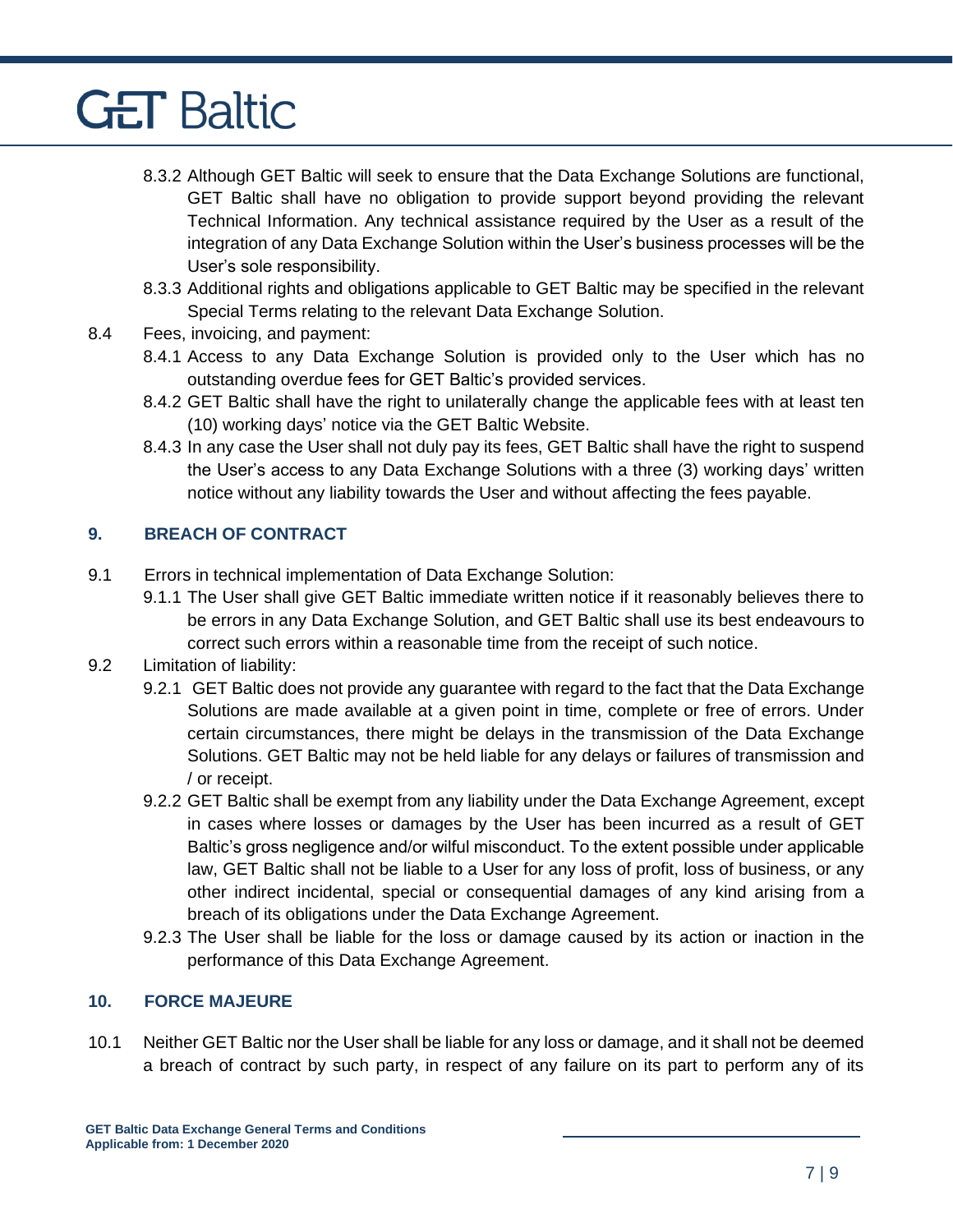obligations under the Data Exchange Agreement if Force Majeure prevents the performance of such obligations.

10.2 A party wishing to invoke Force Majeure must give the other party notice as soon as possible and give the other party such other information as the other party may reasonably request in connection therewith.

#### <span id="page-7-0"></span>**11. CONFIDENTIALITY**

- 11.1 The User shall keep Technical Information and other information received regarding GET Baltic or its business confidential, unless the User has received or receives such information with a GET Baltic's written release from confidentiality, or such information has fallen into the public domain, or is required to be disclosed by virtue of law.
- 11.2 The duty of confidentiality shall not prevent GET Baltic from disclosing any information to any person or contractor engaged by GET Baltic in performing services in respect of any Data Exchange Solution, provided that such person or entity is subject to an appropriate duty of confidentiality.

#### <span id="page-7-1"></span>**12. TERM AND TERMINATION OF THE DATA EXCHANGE AGREEMENT**

- 12.1 The Data Exchange Agreement shall be deemed termless. The User shall be bound by the Data Exchange Agreement for as long as the User continues to access Technical Information and/or use any of the Data Exchange Solutions.
- 12.2 The Data Exchange Agreement may be terminated by the User by a ten (10) working days written notice to GET Baltic (including notification via email), whereupon at the expiry of such notice period the User's access to the Technical Information and/or use of Data Exchange Solutions will be terminated.
- 12.3 In case any amendments to Data Exchange Agreement are not acceptable to the User, the Data Exchange Agreement may be terminated by the User by a one (1) working day written notice to GET Baltic (including notification via email) if such notice is sent within 3 (three) days after coming into effect of any amendment to the General Terms. Upon the receipt of such notice, the User's access to the Technical Information and/or use of Data Exchange Solutions will be terminated.
- 12.4 GET Baltic may terminate the Data Exchange Agreement by a written notification to the User if circumstances beyond GET Baltic's reasonable control make granting further access to Technical Information and/or any Data Exchange Solution illegal, impossible or significantly more burdensome or costly.
- 12.5 Either party may terminate the Data Exchange Agreement by providing the other party with a written notice if the other party fundamentally breaches its obligations and such fundamental breach is not remedied within five (5) working days from written notice thereof from the nondefaulting party.